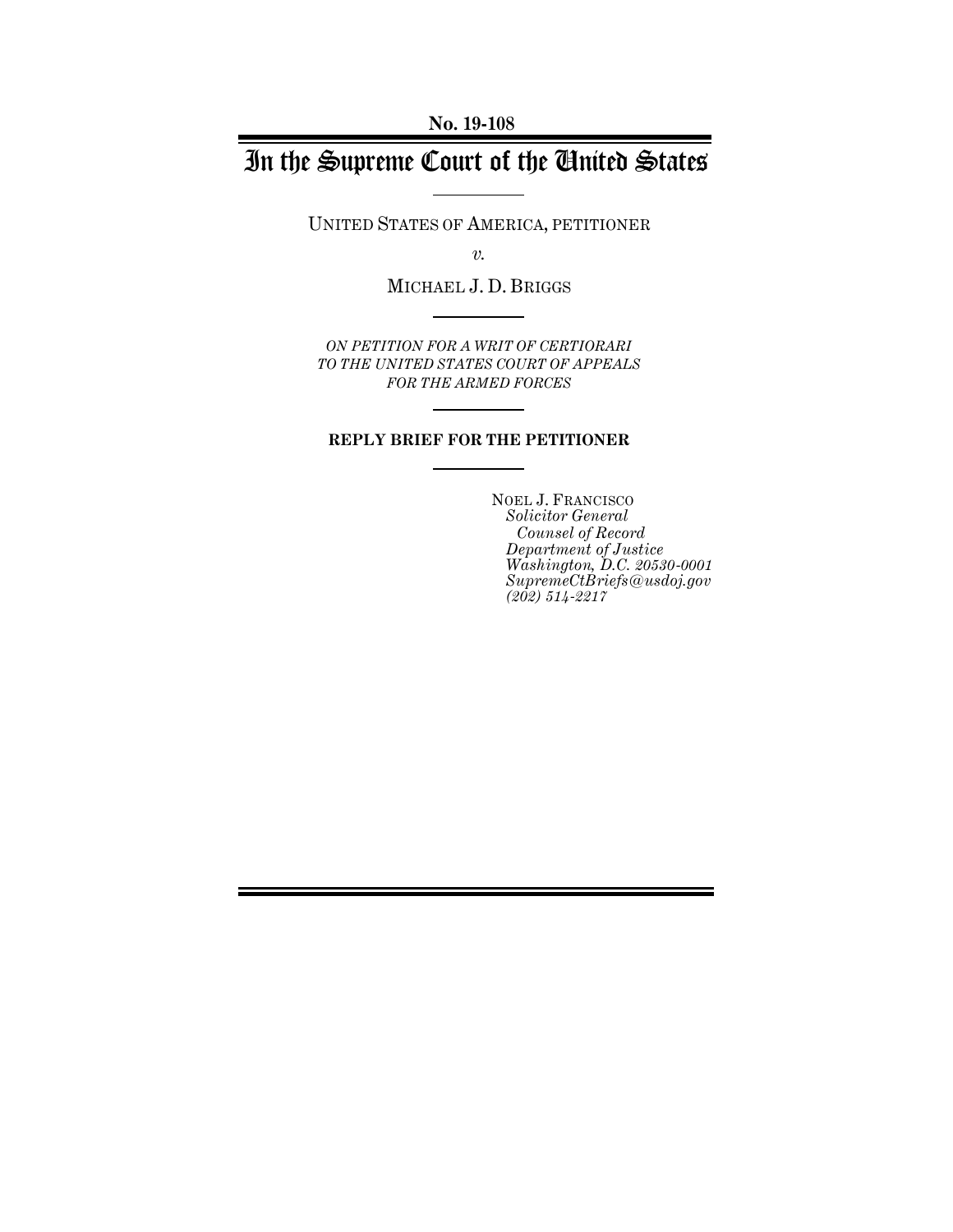## **TABLE OF CONTENTS**

Page

|              | A. This Court has jurisdiction to review the |  |
|--------------|----------------------------------------------|--|
|              |                                              |  |
| $\mathbf{R}$ | The CAAF erred in reversing respondent's     |  |
|              |                                              |  |
|              |                                              |  |

## **TABLE OF AUTHORITIES**

## Cases:

| Izumi Seimitsu Kogyo Kabushiki Kaisha v.                 |  |
|----------------------------------------------------------|--|
|                                                          |  |
|                                                          |  |
| Landgraf v. USI Film Prods., 511 U.S. 244 (1994)  10     |  |
| Larrabee v. United States, 139 S. Ct. 1164 (2019) 4      |  |
|                                                          |  |
|                                                          |  |
|                                                          |  |
|                                                          |  |
| United States v. Denedo, 556 U.S. 904 (2009) 2, 6        |  |
| United States v. Dinger, 77 M.J. 447 (C.A.A.F.),         |  |
|                                                          |  |
| United States v. Grubbs, 547 U.S. 90 (2006)  4           |  |
| United States v. Larrabee, 78 M.J. 107                   |  |
| (C.A.A.F. 2018), cert. denied, 139 S. Ct. 1164 (2019)  4 |  |
| United States v. Mangahas, 77 M.J. 220                   |  |
|                                                          |  |
| United States v. Stebbins, 61 M.J. 366                   |  |
|                                                          |  |

(I)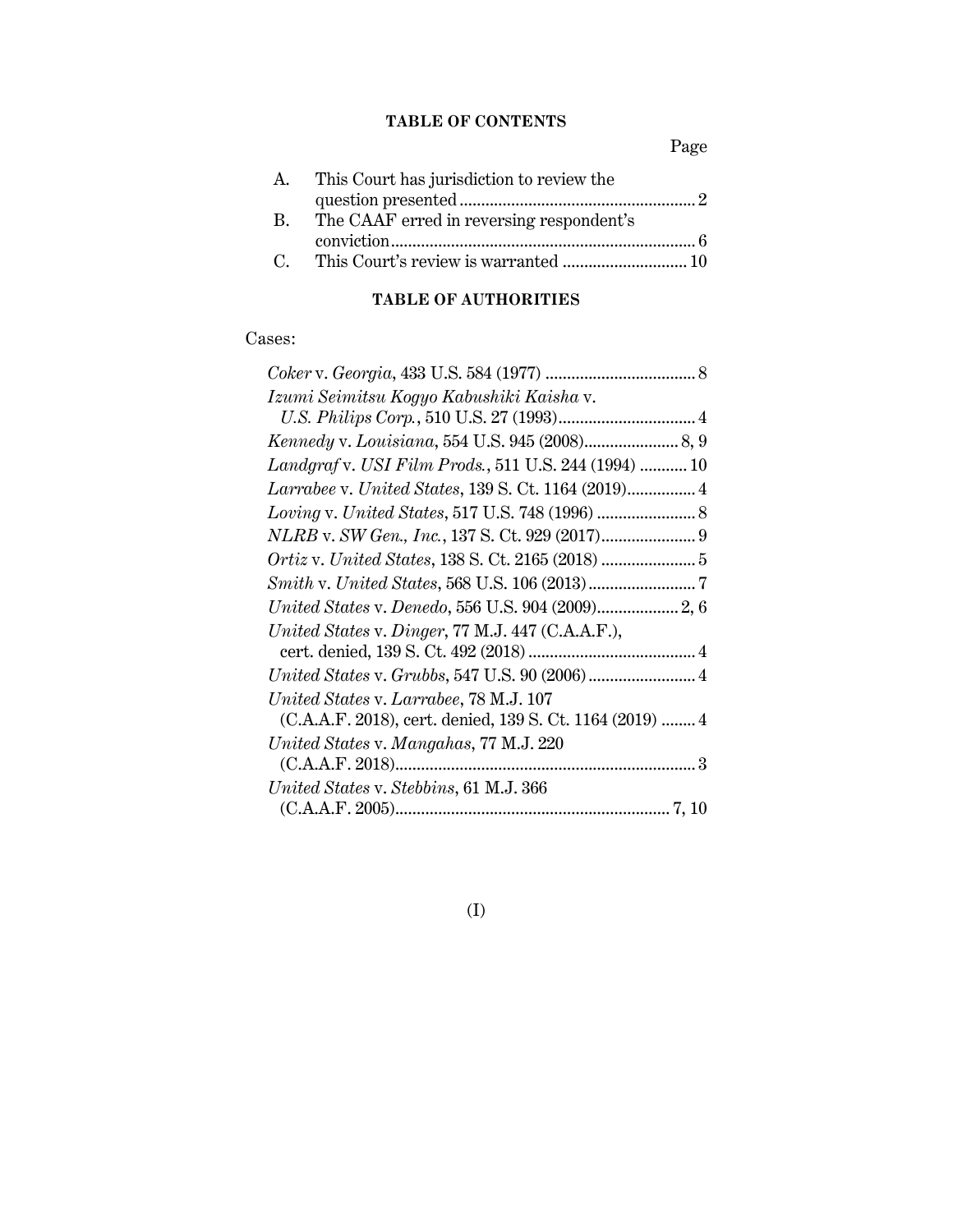| Case—Continued:                       | Page |
|---------------------------------------|------|
| Willenbring v. Neurauter, 48 M.J. 152 |      |
|                                       |      |

## Statutes:

| Uniform Code of Military Justice, ch. 169, |  |
|--------------------------------------------|--|
| 64 Stat. 107 (10 U.S.C. 801 et seq.):      |  |
|                                            |  |
|                                            |  |
|                                            |  |
|                                            |  |
|                                            |  |
|                                            |  |
|                                            |  |
|                                            |  |
|                                            |  |
|                                            |  |

Miscellaneous:

|--|--|--|--|--|--|--|--|--|--|--|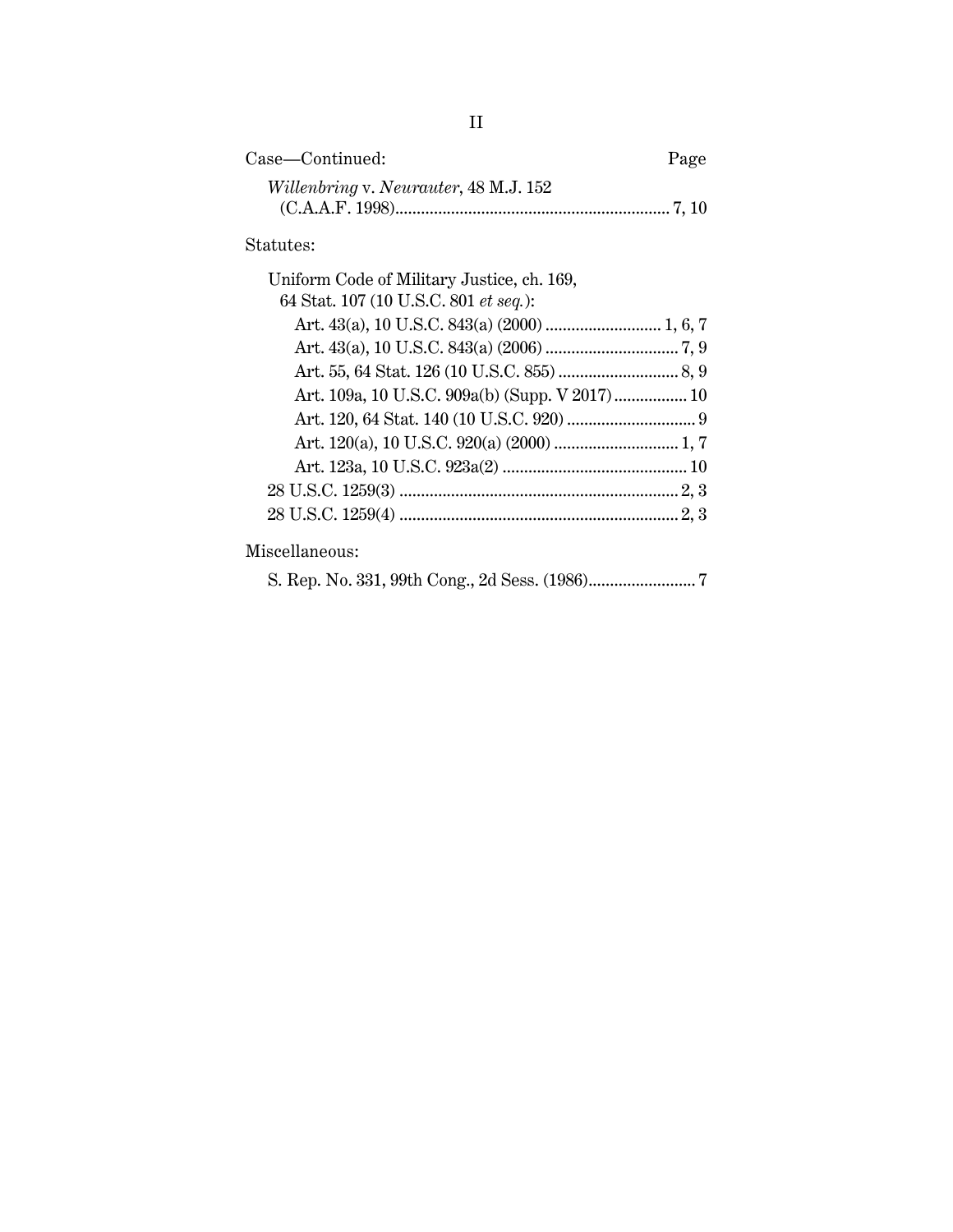## In the Supreme Court of the United States

No. 19-108

UNITED STATES OF AMERICA, PETITIONER

*v.*

MICHAEL J. D. BRIGGS

*ON PETITION FOR A WRIT OF CERTIORARI TO THE UNITED STATES COURT OF APPEALS FOR THE ARMED FORCES*

#### **REPLY BRIEF FOR THE PETITIONER**

The Court of Appeals for the Armed Forces (CAAF) reversed respondent's rape conviction on the theory that the rape was not "punishable by death" for statuteof-limitations purposes, 10 U.S.C. 843(a) (2000), even though military law provided that rape could be "punished by death," 10 U.S.C.  $920(a)$  (2000). Although respondent tries (Br. in Opp. 1) to "question" whether this Court has jurisdiction to correct that manifest error, even he does not actually contend that it is insulated from this Court's review. Nor could he, as it is the very ground on which the CAAF reversed his conviction, after he himself successfully obtained a remand from this Court that required the CAAF to consider the issue. And respondent's merits defense of the CAAF's decision simply repeats the CAAF's own mistakes: its disregard of the plain statutory language that its precedents had correctly interpreted; its assumption that constitutional limits on the punishment of civilian rape

(1)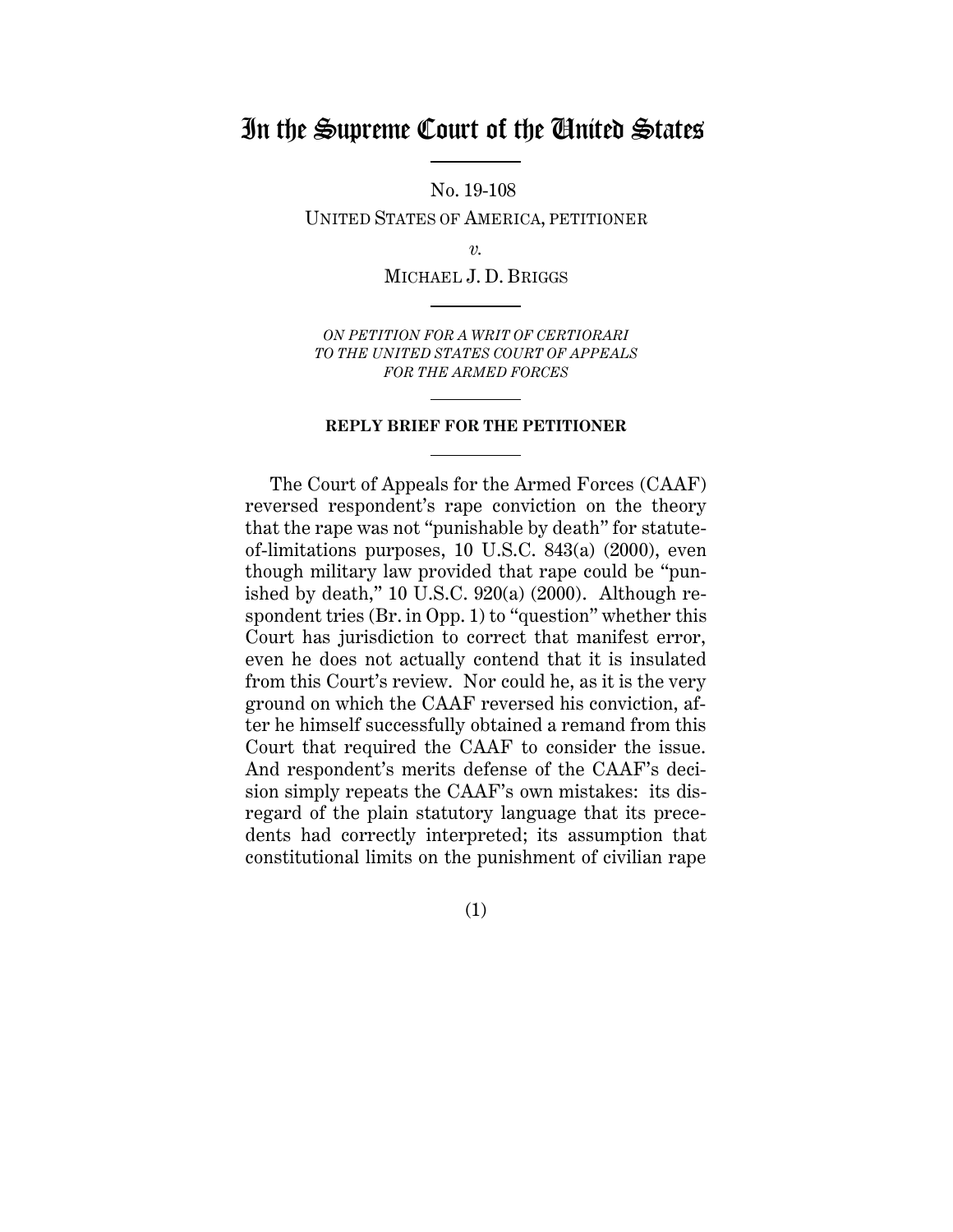carry over to military rape; and its insistence on giving the narrowest possible scope to a 2006 amendment in which Congress reiterated its position that *all* post-1986 rapes may be prosecuted at any time. The question presented, although not implicated in an extraordinary number of cases, is now presented in three cases currently before this Court, affects future investigations of all-too-common late-discovered rapes, and is of exceptional importance to military discipline and justice. This Court should grant the petition for a writ of certiorari and reverse.

### **A. This Court Has Jurisdiction To Review The Question Presented**

Respondent's principal argument for denying certiorari is his suggestion (Br. in Opp. 1) of "a serious question as to whether" 28 U.S.C. 1259(3) "provides this Court with jurisdiction over the bulk of the [p]etition." As demonstrated by the history of this case—in which this Court has *already* granted certiorari, at respondent's request, and remanded for consideration of the question now presented—that suggestion is insubstantial.

As a threshold matter, even if Section 1259(3) were not a proper basis for certiorari jurisdiction here, 28 U.S.C. 1259(4)—which vests this Court with jurisdiction over CAAF "[d]ecisions" in "[c]ases \* \* \* in which the" CAAF "granted relief"—would independently support review. This Court has explained that "relief" in Section 1259(4) "encompasses any 'redress or benefit' provided by a court," including a remand for reconsideration. *United States* v. *Denedo*, 556 U.S. 904, 909 (2009) (citation omitted). Reversal of respondent's conviction and dismissal of the rape charge certainly qualify as "relief," and the Court accordingly has jurisdiction to review whether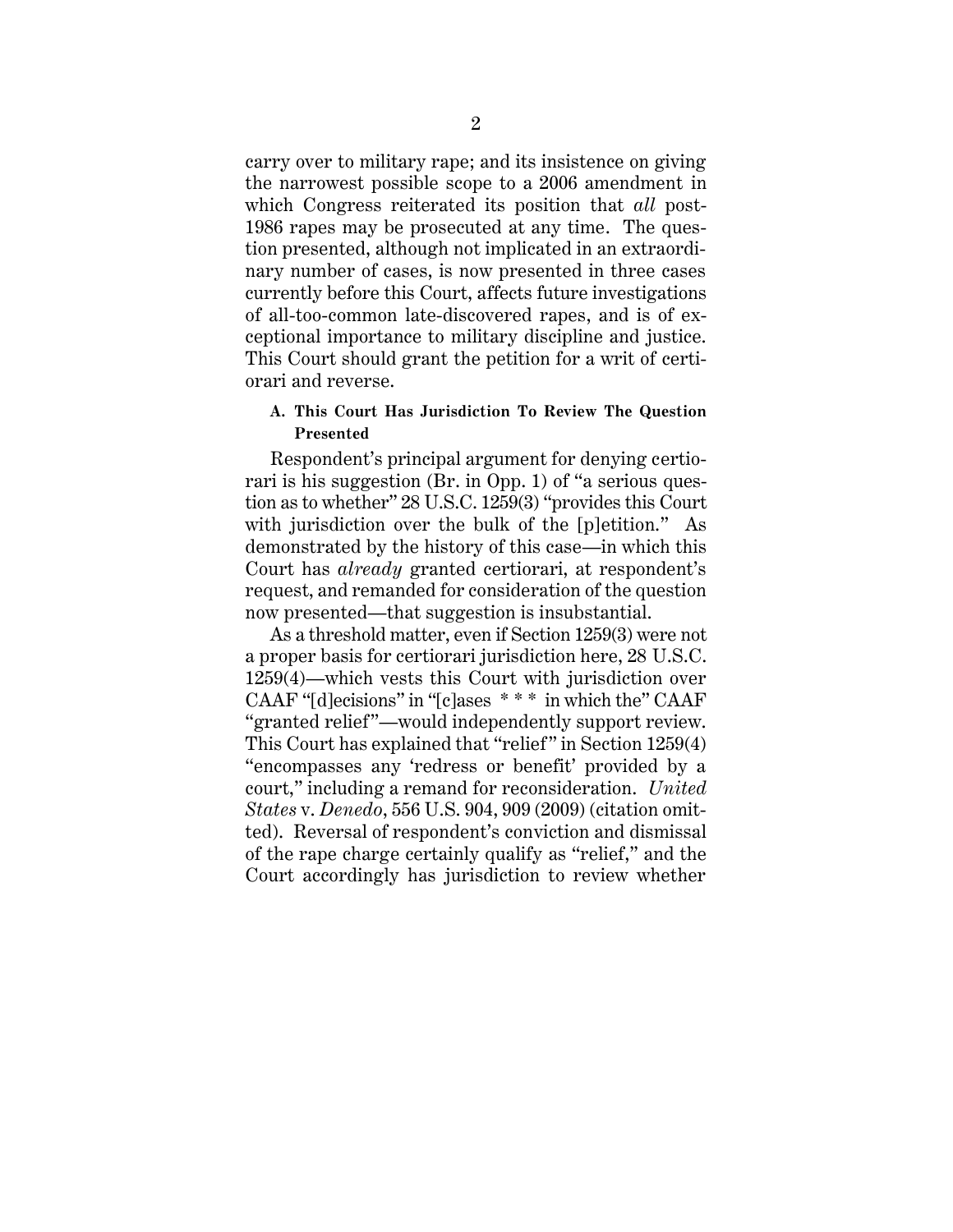the "[d]ecision[]" to order such relief was proper. 28 U.S.C. 1259(4).

In any event, as stated in the petition (Pet. 1), this Court also has jurisdiction to resolve the question presented under 28 U.S.C. 1259(3), which permits review of CAAF "[d]ecisions" in "[c]ases in which" it "granted a petition for review." Respondent does not dispute that this is a "[c]ase[]" in which the CAAF "granted a petition for review." *Ibid.* And he agrees (Br. in Opp. 9-10) that Section 1259(3) authorizes jurisdiction over at least *part*  of the statute-of-limitations issue in this case—namely, the CAAF's rejection of the government's contention that the lifetime statute of limitations for rape enacted in 2006 governs this case. He suggests (*id.* at 4, 6-11) only that the scope of the CAAF's "[d]ecision[]" for Section 1259(3) purposes might not encompass the antecedent issue of whether the pre-2006 statute of limitations for rape was likewise unlimited. That suggestion—which even respondent does not fully endorse—is unsound.

As respondent notes (Br. in Opp. 4, 6-11), the government has previously explained that certiorari jurisdiction under Section 1259(3) is limited "to issues actually decided by the CAAF." Br. in Opp. at 11, *Larrabee* v. *United States*, 139 S. Ct. 1164 (2019) (No. 18-306) (*Larrabee* Opp.). That rule, however, does not create any impediment to reviewing all of the issues identified in the petition here. The CAAF's decision in this case, which reversed respondent's conviction on statute-oflimitations grounds, necessarily "decided" the entire statute-of-limitations issue encompassed by the question presented. Respondent asserts (Br. in Opp. 4, 6-11) that the CAAF did not actually "decide" the pre-2006 issue because it had already addressed that issue in *United States* v. *Mangahas*, 77 M.J. 220 (2018). But the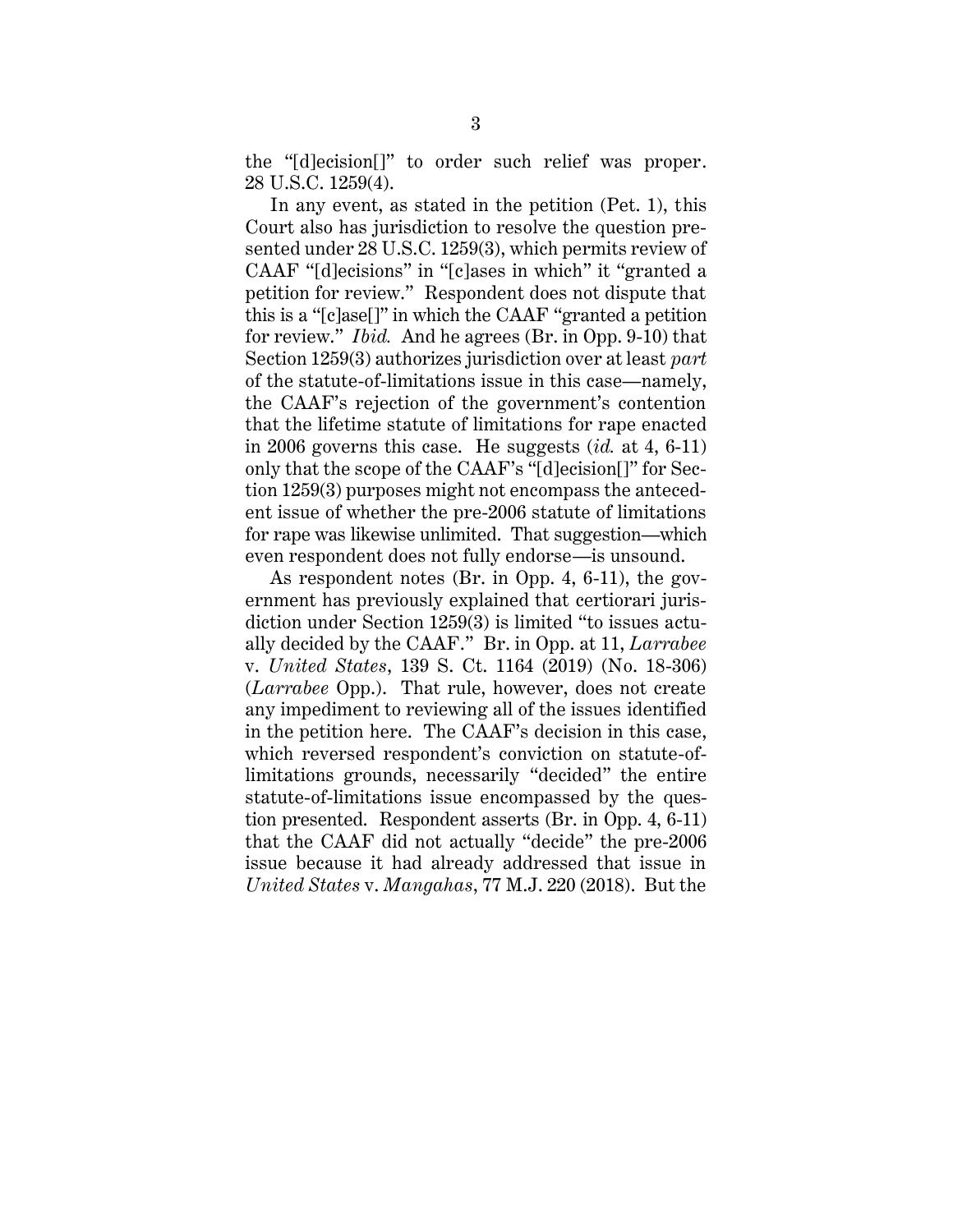CAAF expressly sought briefing on, and decided that, respondent could "successfully raise a statute of limitations defense for the first time on appeal," Pet. App. 6a (capitalization omitted)—an issue that necessarily includes the question whether he has a valid statute-oflimitations defense at all.

Even on respondent's crabbed view of the issues before the CAAF (Br. in Opp. 4, 6-11), the correctness of *Mangahas* would be an issue "predicate to an intelligent resolution of" them, *United States* v. *Grubbs*, 547 U.S. 90, 94 n.1 (2006) (citation omitted), and thus properly within the scope of the CAAF's decision. Respondent's efforts to equate the government's petition here with the petition in *Larrabee* v. *United States*, 139 S. Ct. 1164 (2019), are misconceived. The CAAF's decision in *United States* v. *Larrabee*, 78 M.J. 107 (2018), cert. denied, 139 S. Ct. 1164 (2019), affirmed a criminal conviction in light of its decision in *United States* v. *Dinger*, 77 M.J. 447 (C.A.A.F.), cert. denied, 139 S. Ct. 492 (2018), which addressed whether a dishonorable discharge was a statutorily permissible sentence for a military retiree, *id.* at 448. The government contested this Court's jurisdiction because the petitioner in *Larrabee* sought review on the wholly separate question of whether the Constitution provided jurisdiction for his court-martial. Pet. at i, *Larrabee*, *supra* (No. 18-306). That question was not "part of" the CAAF's decision. *Larrabee* Opp. at 10; cf. *Izumi Seimitsu Kogyo Kabushiki Kaisha* v. *U.S. Philips Corp.*, 510 U.S. 27, 31 (1993) (per curiam) (declining to review "a threshold inquiry that in no way depends on the merits of the case") (citations and internal quotation marks omitted). Here, in contrast, the CAAF necessarily "decided," *Larrabee*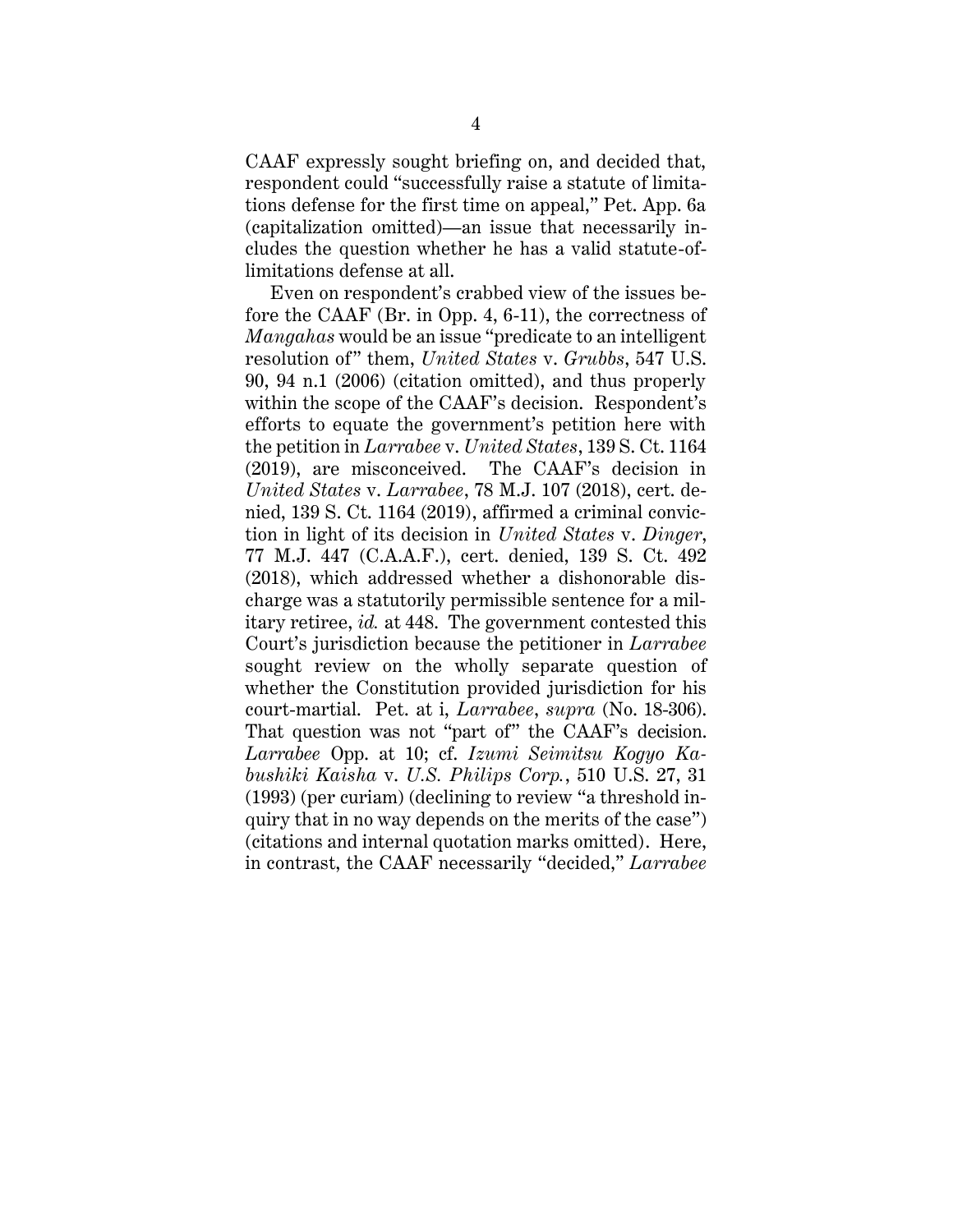Opp. at 11, that "a five-year period of limitations" applied to respondent's case, Pet. App. 7a. Indeed, if it did not do so, then it had no basis for reversing respondent's conviction.

The procedural history of this case confirms that the CAAF's decision incorporates its resolution of respondent's claim that the Uniform Code of Military Justice (UCMJ) had only a five-year statute of limitations before 2006. As the petition recounts (Pet. 9-10), this case was pending in this Court on respondent's petition (No. 17-243) raising a separate issue when *Mangahas* was decided. After this Court decided the question presented in respondent's petition adversely to respondent, see *Ortiz* v. *United States*, 138 S. Ct. 2165, 2170 (2018), the Court—at respondent's urging—nonetheless granted his petition, vacated the CAAF's prior decision, and remanded "for further consideration in light of \* \* \* *Mangahas*," 139 S. Ct. 38. In other words, the Court granted respondent's request to remand the case *for the specific purpose* of allowing respondent to argue that his conviction should be overturned on the ground that the statute of limitations had expired after five years. It makes no sense to say—and respondent does not actually contend—that this Court had jurisdiction to remand for consideration of whether a five-year statute of limitations should apply, but no jurisdiction to review whether the resulting application of the five-year statute of limitations was correct. Respondent's current noncommittal suggestion (Br. in Opp. 1) of a jurisdictional "question" accordingly identifies no actual imped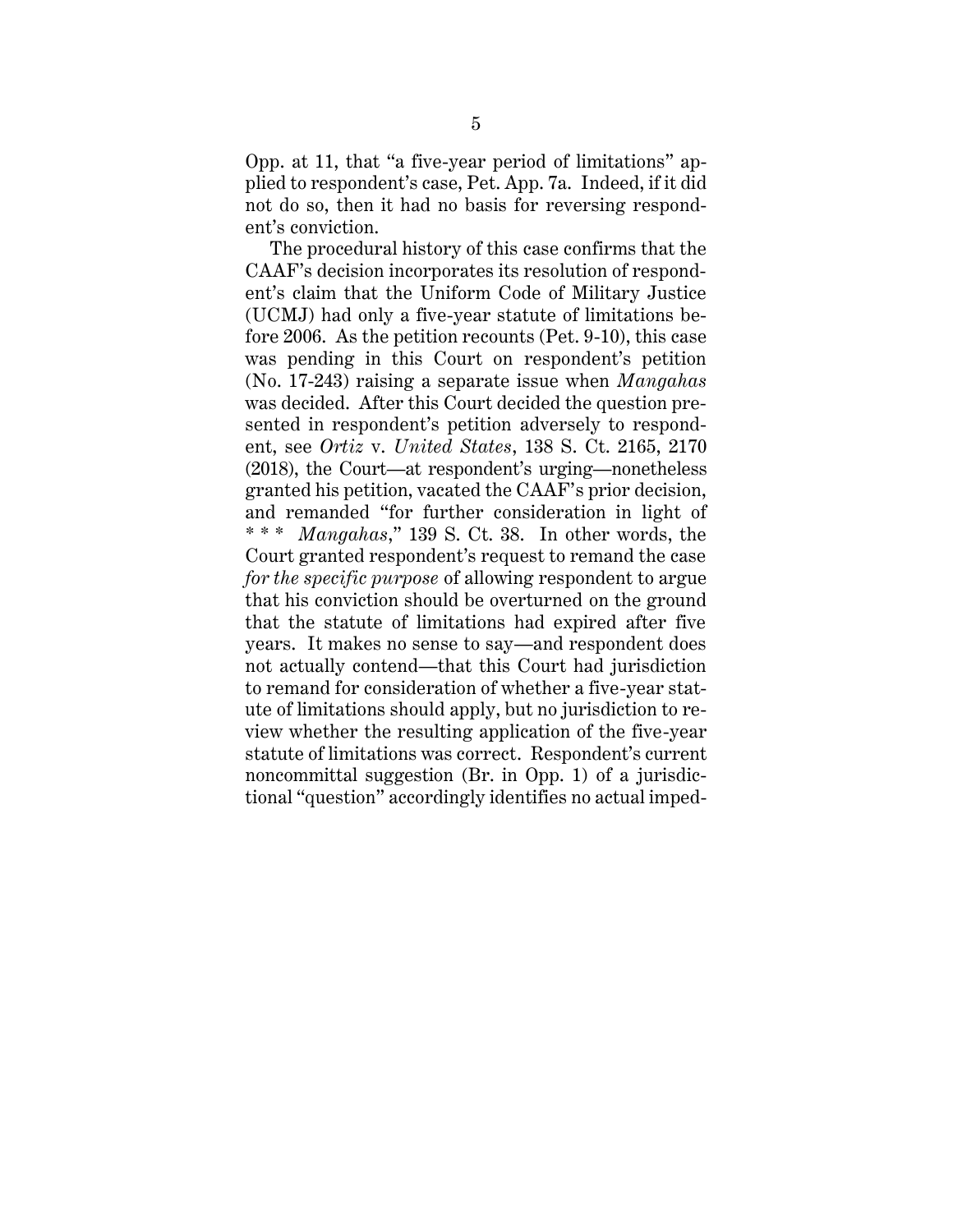iment to plenary review of the entire question presented. Cf. *Denedo*, 556 U.S. at 909-910 (reviewing case notwithstanding insubstantial jurisdictional objection).

### **B. The CAAF Erred In Reversing Respondent's Conviction**

As explained in the petition (Pet. 11-22), the CAAF's decision reversing respondent's conviction for an admitted rape is triply misguided. First, as the CAAF correctly recognized for two decades, Congress's reference to offenses "punishable by death" in the UCMJ limitations provision refers to offenses that *Congress* understood to be punishable by death. 10 U.S.C. 843(a) (2000). Second, even if the CAAF were correct that "punishable by death" means whatever a court may later determine to be not only statutorily, but also constitutionally, punishable by death, rape *is* constitutionally punishable by

 $\overline{a}$ 

Even if some question existed as to this Court's authority to review the entire question presented in this case, the Court could grant plenary review in one of the other cases currently pending with the same question presented, see *United States* v. *Collins*, No. 19-184 (filed Aug. 9, 2019) (seeking review in two similar cases), and then dispose of this petition in light of the result**.** If the Court were to agree with the government's position on the pre-2006 statute of limitations in one of those other cases, it could then grant this petition, vacate the decision below, and remand for reconsideration just as it did at respondent's request before. 139 S. Ct. 38. And if the Court were to disagree with the government's position on the pre-2006 statute of limitations, it could grant certiorari here to consider the effect of the 2006 amendment, an issue that respondent agrees (Br. in Opp. 9-10) this Court has jurisdiction to decide. But the easiest course is simply to grant both this petition and the petition in *Collins*, so that the Court can consider the full range of possible dispositions. See Pet. at 16-17, *Collins*, *supra* (No. 19-184) (proposing this approach). Respondent identifies no meaningful reason to doubt the Court's authority to do so.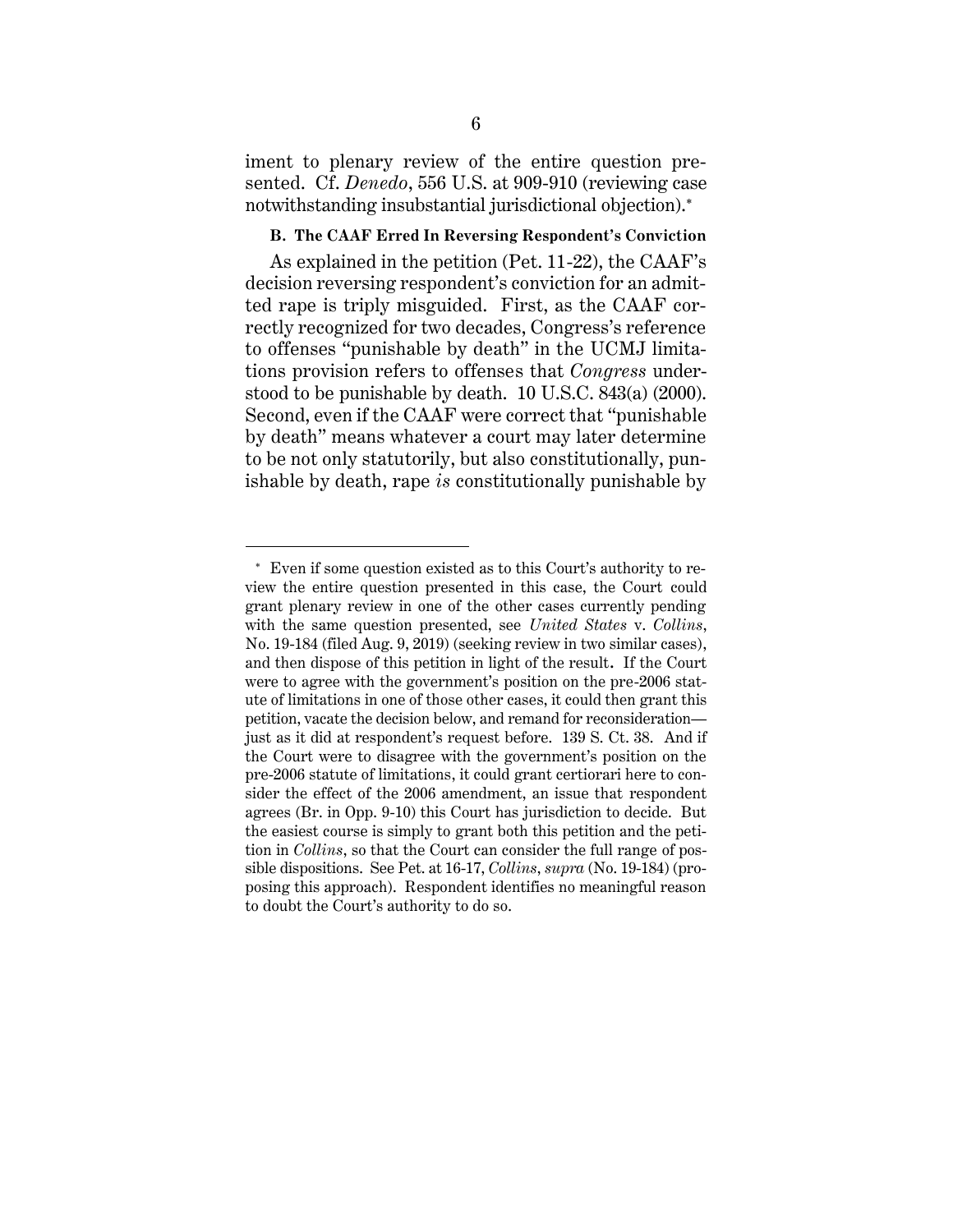death in the military-justice system in light of its distinctive harms to military morale and effectiveness. *Ibid.* Third, Congress in 2006 expressly codified the CAAF's longstanding position that "rape \* \* \* may be tried and punished at any time without limitation," 10 U.S.C. 843(a) (2006), and intended that provision to apply to offenses like respondent's—committed shortly before its passage. Respondent offers no substantial response to any of these points.

1. On the meaning of "punishable by death" in 10 U.S.C. 843(a) (2000), respondent largely repeats (Br. in Opp. 12-13) the CAAF's assertion that the plain language of that phrase incorporates the judiciary's constitutional capital-punishment jurisprudence. But that interpretation is one that the CAAF itself unanimously rejected for 20 years. See *United States* v. *Stebbins*, 61 M.J. 366, 369 (2005); *Willenbring* v. *Neurauter*, 48 M.J. 152, 178-180 (1998). And the plain language of the statute supports that longstanding construction over the new reading.

A statute of limitations "reflects a policy judgment *by the legislature* that the lapse of time may render criminal acts ill suited for prosecution." *Smith* v. *United States*, 568 U.S. 106, 112 (2013) (emphasis added). Here, the legislature expressly specified that rape could be "punished by death."  $10$  U.S.C.  $920(a)$  (2000). The natural inference is that Congress understood rape to be a crime "punishable by death" for statute-of-limitations purposes. 10 U.S.C. 843(a) (2000); see S. Rep. No. 331, 99th Cong., 2d Sess. 249 (1986) (reflecting that understanding). Respondent offers no basis to conclude that Congress, rather than cross-referencing its own determination of the crimes "punishable by death," instead rendered the statute of limitations dependent on an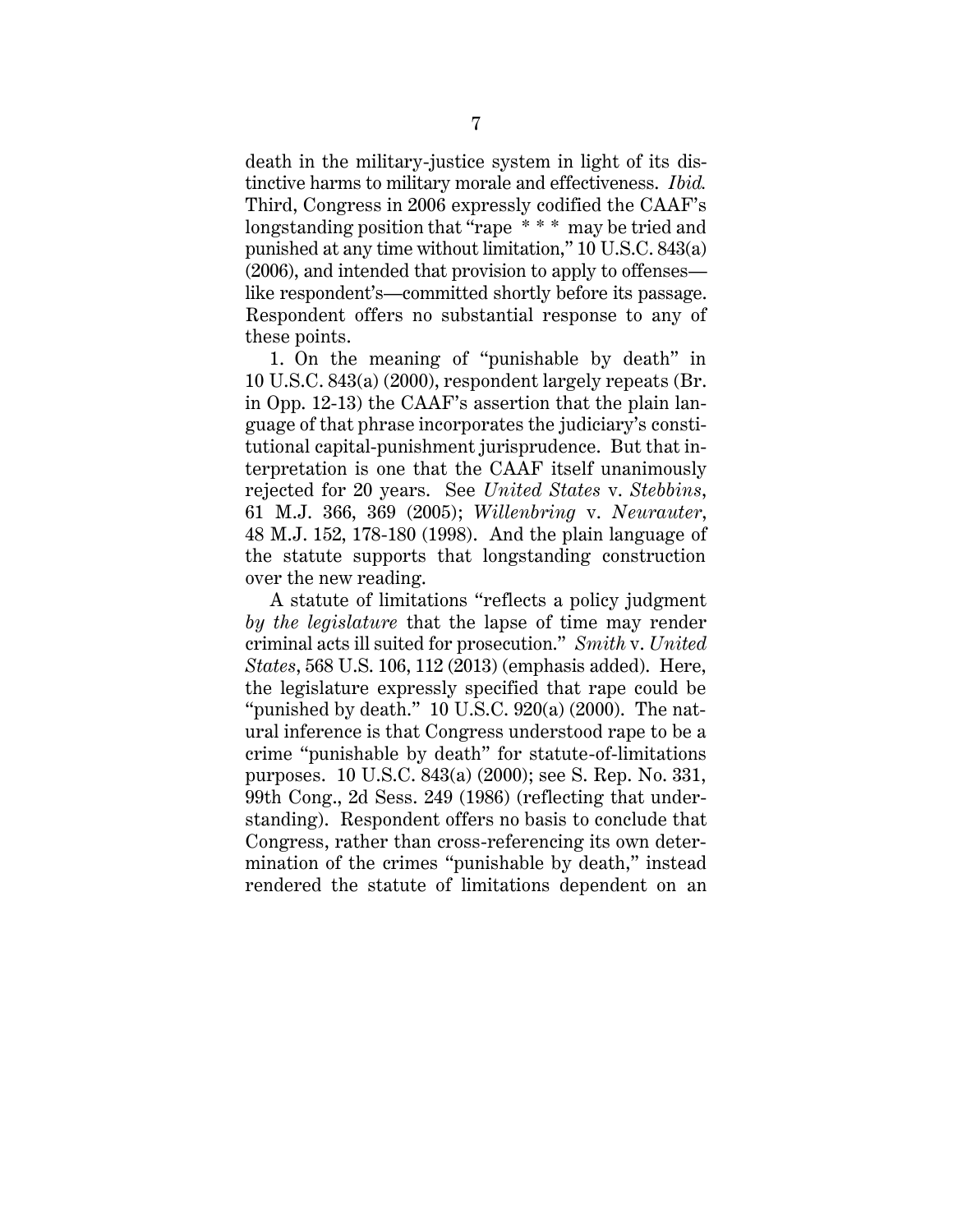evolving body of constitutional law explicated by a different branch of government. In particular, respondent identifies no reason for Congress to divest itself of the control and certainty that a straightforward application of the UCMJ's own terms would provide.

2. Even if respondent were correct (Br. in Opp. 13-14) that the limitations statute's reference to "punishable by death" meant *constitutionally* punishable by death, it would still have included rape, which was constitutionally punishable by death in the military-justice system. See Pet. 16-20.

Respondent asserts (Br. in Opp. 13) that the CAAF "follow[ed] this Court's precedent" by transposing *Coker* v. *Georgia*, 433 U.S. 584 (1977), from the civilian system to the military system. That is incorrect. This Court has "not decide[d] whether certain considerations might justify differences in the application of the [Eighth Amendment] to military cases." *Kennedy* v. *Louisiana*, 554 U.S. 945, 947-948 (2008) (statement of Kennedy, J., respecting the denial of rehearing); accord *Loving* v. *United States*, 517 U.S. 748, 752-755 (1996) (reserving same question). It is thus an open question whether *Coker* applies to military rape; for the reasons explained in the petition, it does not.

Respondent also contends (Br. in Opp. 13-14) that the death penalty for military rape is barred by the UCMJ's own prohibition on "cruel or unusual punishment" in Article 55, 10 U.S.C. 855. That contention is likewise mistaken. To whatever extent Article 55 might "generally incorporate[] this Court's civilian Eighth Amendment jurisprudence by statute," Br. in Opp. 13-14, Congress clearly did *not* intend it to bar the death penalty for military rape. When Congress enacted Article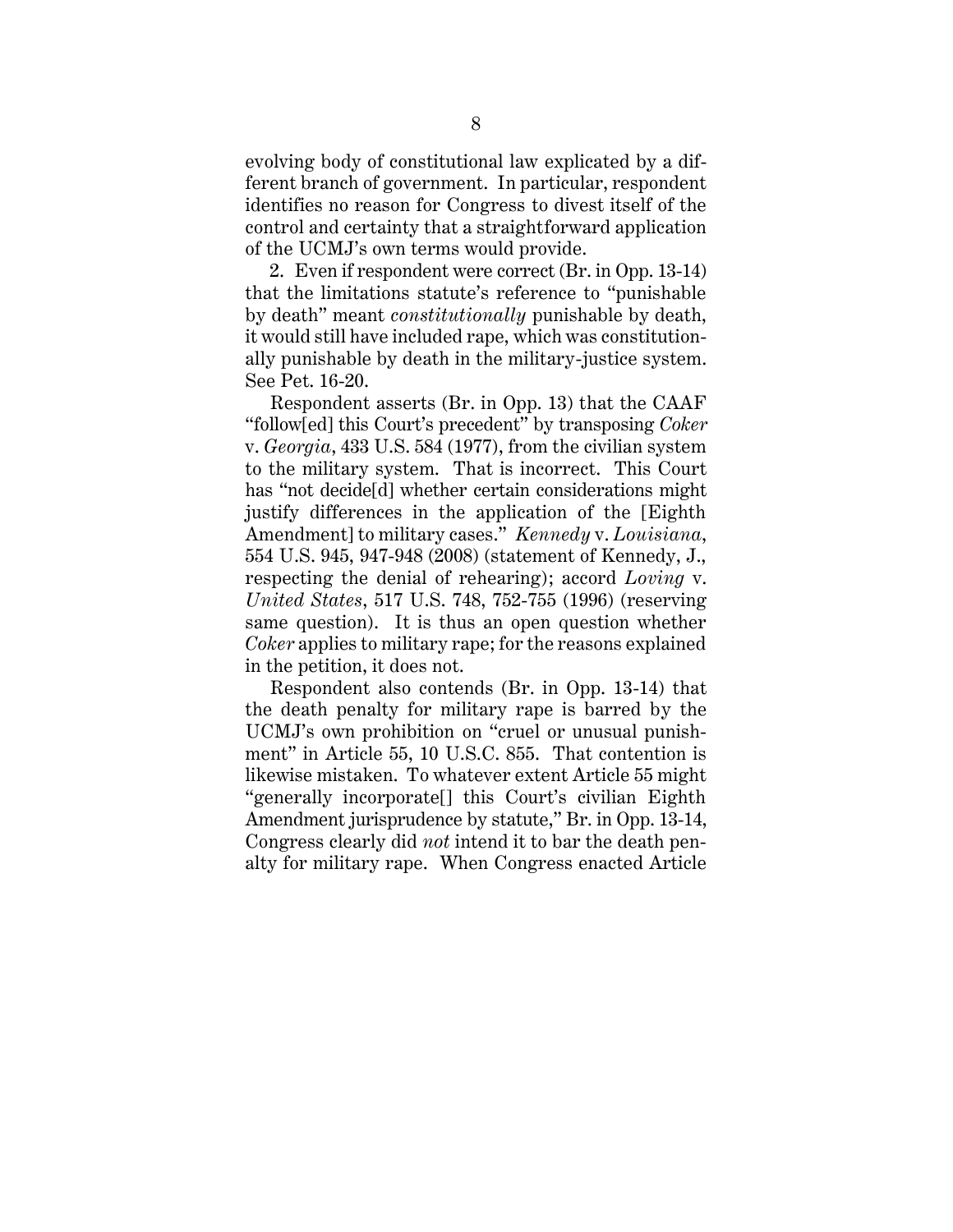55 as part of the UCMJ in 1950, 64 Stat. 126, it also enacted Article 120, which provided that rape may be "punished by death," 64 Stat. 140. Article 120 codified a "rule" allowing a "military death penalty for rape" that stretched back to "at least 1863." *Kennedy*, 554 U.S. at 946 (statement of Kennedy, J., respecting the denial of rehearing). And Article 120's codification of a military death penalty for rape remained unchanged until 2006—nearly three decades after *Coker*. See *id.* at 947.

Particularly in light of that history, Article 55's ban on "cruel or unusual punishment" cannot be understood to implicitly invalidate Article 120's more specific authorization of the death penalty for military rape. 10 U.S.C. 855; see *NLRB* v. *SW Gen., Inc.*, 137 S. Ct. 929, 941 (2017). If anything, Congress's explicit authorization of the death penalty for military rape, irrespective of Article 55, reinforces that it viewed such a punishment not to be "cruel or unusual" as either a statutory *or* a constitutional matter. See Pet. 15 (noting post-*Coker* repeal of death penalty only for civilian rape).

3. Finally, even assuming for argument's sake that a five-year statute of limitations applied at the time of respondent's 2005 rape offense, Congress's specific 2006 directive that "rape \* \* \* may be tried and punished at any time without limitation," 10 U.S.C. 843(a) (2006), would authorize his 2014 prosecution for that crime. Congress understood its 2006 enactment to codify existing CAAF precedent and eliminate any doubt that past or future rapes could be punished whenever they were discovered. See Pet. 21-22. It makes little sense to conclude, as respondent would, that Congress did *not* intend an unlimited limitations period for a rape committed the previous year.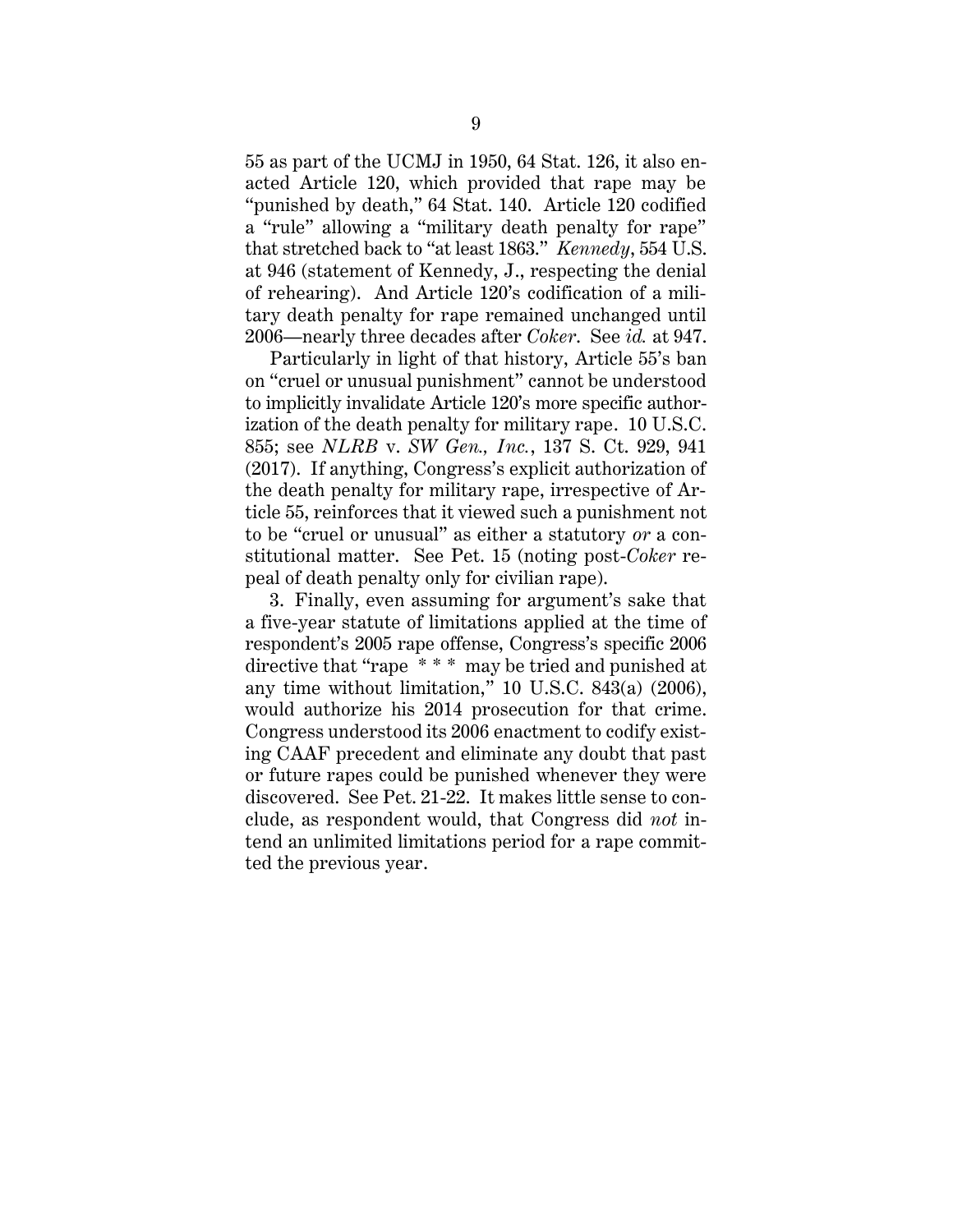For reasons explained in the petition (Pet. 21-22), respondent's reliance on a "presumption against statutory retroactivity," *Landgraf* v. *USI Film Prods.*, 511 U.S. 244, 270 (1994), is misguided. The application of that rebuttable presumption rests on the understanding that Congress generally does not want to disturb settled expectations. *Id.* at 265. But at the time of respondent's 2005 rape offense, the CAAF's binding precedent would have led everyone—including respondent, the government (had it discovered the rape), and Congress (in considering rapes that occurred in 2005)—to expect that the rape could be prosecuted at any time. See *Stebbins*, 61 M.J. at 369; *Willenbring*, 48 M.J. at 178. No sound reason exists to force-fit the presumption against retroactivity onto this situation simply because, more than a decade later, the CAAF itself upset everyone's expectations by overturning its interpretation of the pre-2006 law. That reversal of course does not in any way suggest that Congress's intent to expressly codify an unlimited statute of limitations for all post-1986 rapes was in fact restricted to post-2006 rapes.

### **C. This Court's Review Is Warranted**

Sexual assault is one of the most serious problems facing the United States military. By applying to rape the same default five-year limitations period that applies to offenses like intentionally bouncing a check, 10 U.S.C. 923a(2), or wrongfully opening mail, 10 U.S.C. 909a(b) (Supp. V 2017), the CAAF's decision would make it impossible to prosecute military rapes like respondent's that were committed between 1986 and 2006. That result not only disregards Congress's commonsense classification of rape in the highest tier of criminal offenses under the UCMJ, but allows the frequent impediments to the swift discovery and investigation of rapes in the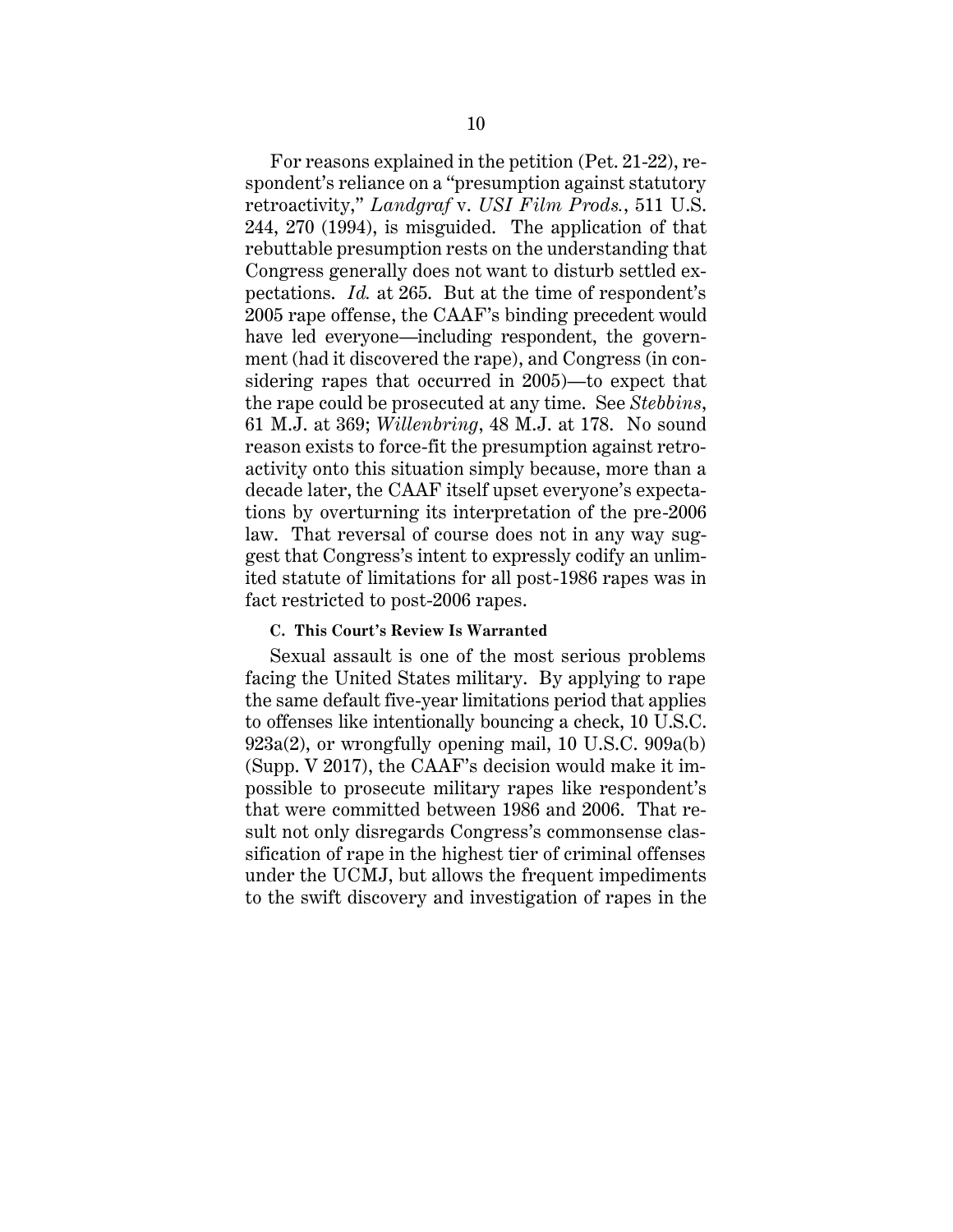military context (see Pet. 3-4) to insulate rapists from punishment altogether. It is thus a considerable setback to the military's concerted effort to punish rapists, deliver justice for victims, and show that the country's Armed Forces have zero tolerance for sexual assault.

Respondent does not dispute the exceptional importance of those objectives. He nevertheless characterizes (Br. in Opp. 22) the case for certiorari as "weak[]." He first suggests (*id.* at 18-20) that the case does not warrant review because it focuses on military law. But all CAAF cases involve military law, and the statutory and constitutional issues underlying the question presented are highly consequential. Indeed, the case bears similarities to *Loving*, which likewise raised "constitutional questions about the military death penalty." *Id.* at 19. The case also involves an inconsistency between the CAAF's interpretation of the former UCMJ language and civilian courts' uniform interpretation of identical language in a similar statute-of-limitations context. Pet. 24-25. Although that inconsistency does not strictly amount to a conflict, see Br. in Opp. 20, it is the kind of inconsistency that this Court has cited in granting review of CAAF cases, see Pet. 25.

Respondent also asserts (Br. in Opp. 22) that the issue does not warrant review because it affects only rapes that occurred before 2006. But respondent is not a class of one. Three cases pending in this Court present the same question, see *United States* v. *Collins*, No. 19-184 (filed Aug. 9, 2019) (seeking review in two similar cases); other prosecutions have been dismissed or forgone because of the CAAF's decision, see Pet. 24; and military authorities continue to receive reports of alleged pre-2006 rapes. And although the question presented does not affect an outsized number of cases, it